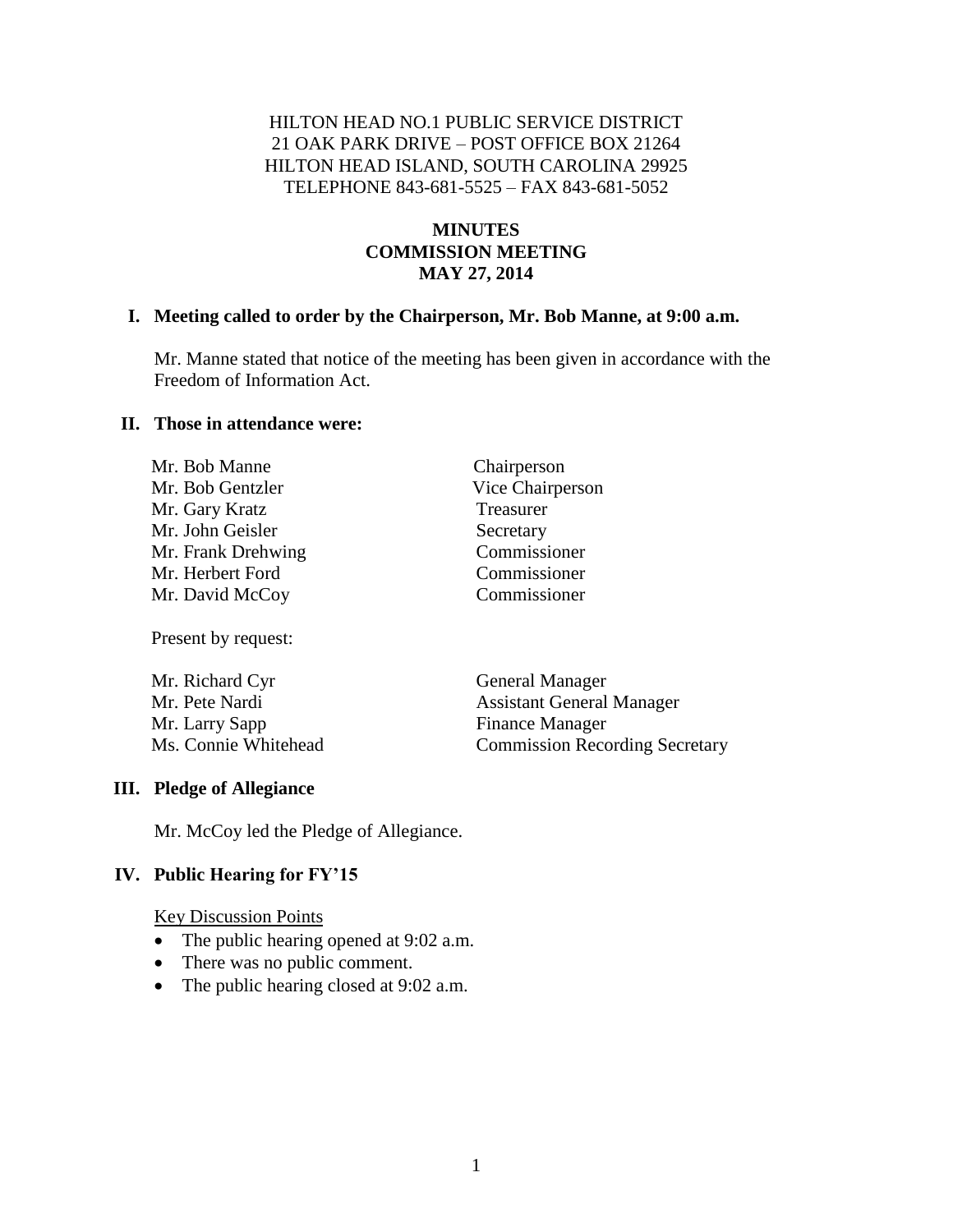### **V. Adoption of the Draft Minutes of the May 27, 2014 Commission Workshop**

### Action

• Mr. Kratz moved to adopt the minutes of the April 22, 2014 commission workshop. Mr. Geisler seconded. The motion passed unanimously.

## **VI. Adoption of Draft Minutes of the May 27, 2014 Regular Meeting**

### Action

 Mr. Gentzler moved to adopt the minutes of the April 22, 2014 regular commission meeting as presented. Mr. McCoy seconded. The motion passed unanimously.

### **VII. Public Comment on Non-Agenda Items**

None

### **VIII. FY'15 Budget**

### Key Discussion Points

- Mr. Sapp presented the proposed FY'15 Budget reviewed in April. The only change to projections relates to the Decision Package items the Board approved at April's workshop.
- Operating Revenues are projected to increase by 3.6%.
- Operating Expenses are projected to increase by 2.6%.
- Non-Operating Revenues are projected to decrease by 1.4%.
- Non-Operating Expenses are estimated to decrease by 7.5%
- Mr. Drehwing commended staff on an excellent executive summary.
- Mr. Geisler recommended adoption of the budget as presented.

## Action

 Mr. Geisler moved to adopt the operating budget for Hilton Head No. 1 Public Service District for the fiscal year beginning July 1, 2014 and ending June 30, 2015. Mr. Ford seconded. The motion passed unanimously.

## **IX. Front Foot Assessment**

## Key Discussion Points

- Mr. Sapp presented a resolution authorizing the imposition of assessments, on a per parcel basis, on the following properties within the District that have installed water and/or sewer services: Spanish Point Drive, Spanish Wells Road, Wild Horse Road, Wright Place, Lawyer Place, Squire Pope Road, Barrier Beach Cove, William Hilton Parkway, Arandas Way, Jonesville Road, Simmons Road and Bryan Road.
- The total cost of the project, which results in 39 connections, is \$243,608.00
- If the resolution is approved, the next step is for the board to approve the assessment roll and adopt the public hearing date at the June meeting. Staff recommends July 22 as the date of the public hearing.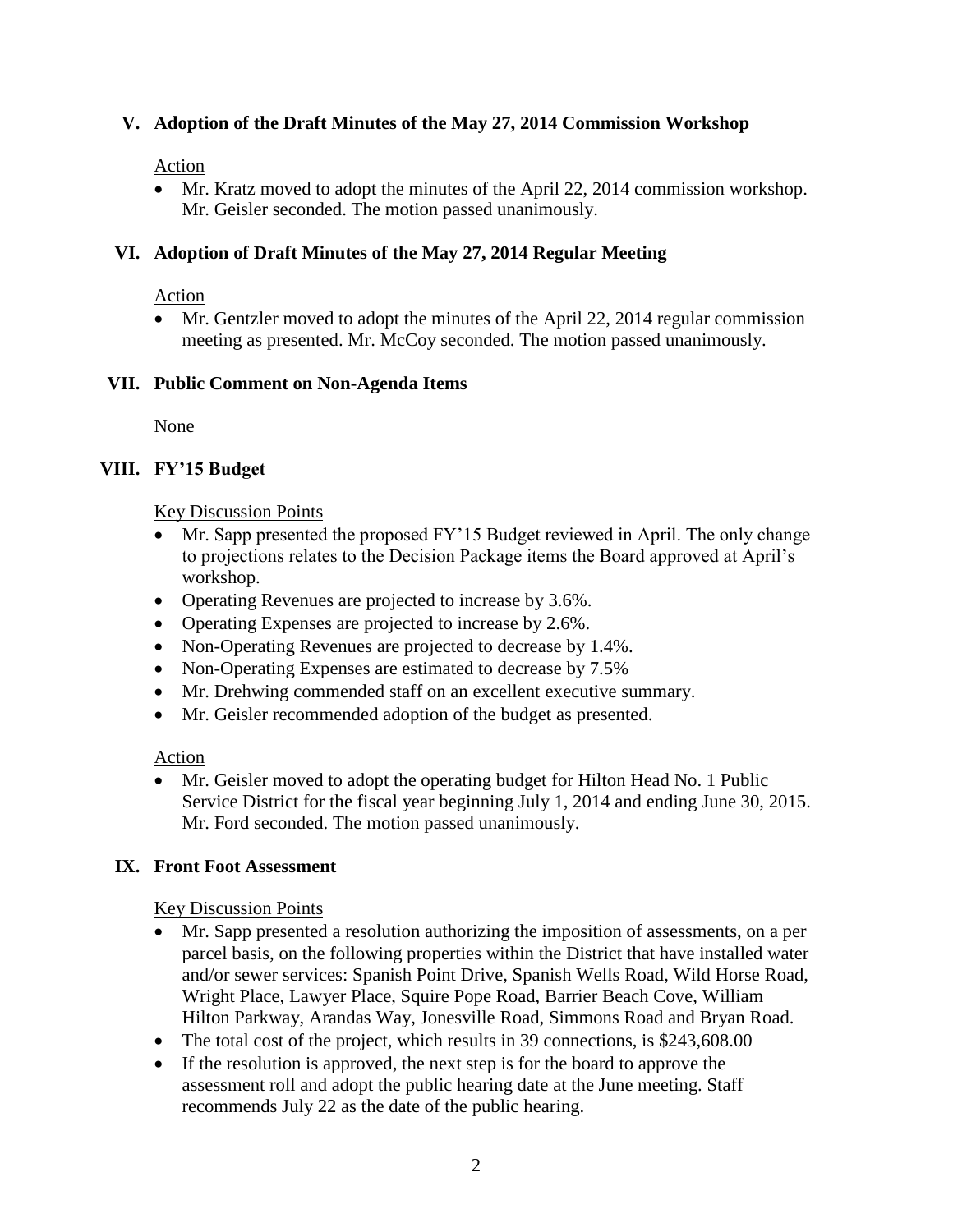Action

 Mr. Ford moved to adopt the resolution imposing the front foot assessment as presented. Mr. Geisler seconded. The motion passed unanimously.

# **X. Commissioner & Committee Reports**

# **A. Finance Committee**

## Key Discussion Points

- The Committee's most recent meeting focused on the FY'15 budget and the front foot assessment discussed earlier in the meeting.
- The next Committee meeting is scheduled for June 2.

# **B. Planning and Operations Committee**

# Key Discussion Points

- The Committee met recently to discuss the IT Audit, Energy Services Contract, Town Projects, Bluffton Fly-over Project, Aesthetics Improvement Program, Infrastructure Referendum, and AMI Project Update.
- The IT Audit found the PSD to be in good shape with no significant challenges.
- CH2M Hill is working on an evaluation of the funding and partnerships needed to implement the potential Energy Services Contract projects.
- Baygall liftstation is going into operation. Spanish Wells Business Park is complete. The Gumtree Road project remains in the Town's Capital Improvement Program.
- The PSD will demolish the old Royal James lab building.
- The Town has requested \$3.4 million from the County, with expansion of sewer within the PSD as its top priority for the proposed Capital Projects Tax Referendum. Mr. Nardi presented the projects to the Sales Tax Commission on May 19.
- The SRF loan for the AMI Project is progressing.

# **C. Long Range Water Supply Planning Committee**

## Key Discussion Points

• The Committee has not met since the last board meeting and has no formal report at this time.

# **D. Community Relations and Personnel Committee**

## Key Discussion Points

• The Committee met on May 6 to discuss succession planning. The work product from that meeting will be discussed in executive session.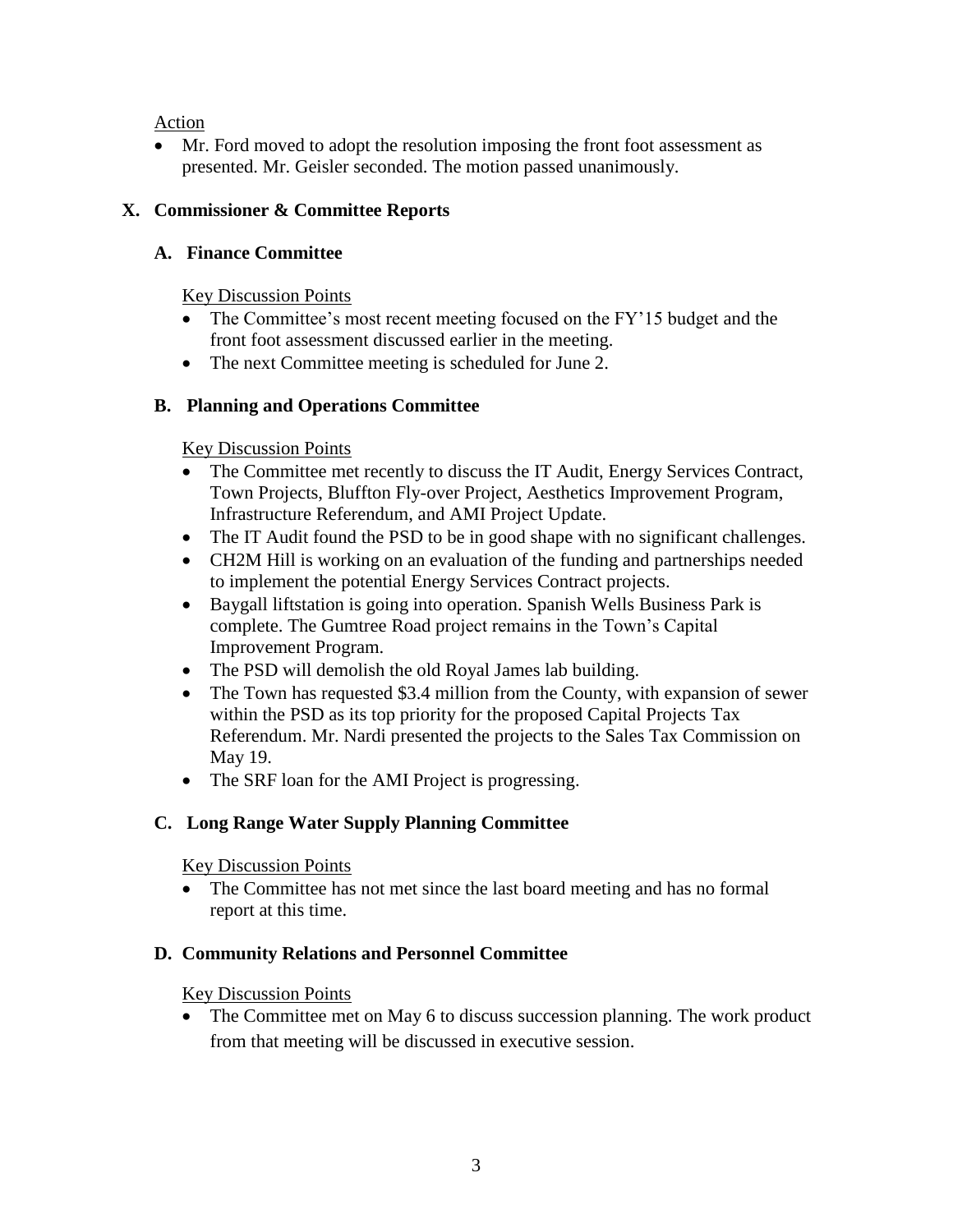### **XI. Staff Reports**

### **A. Community Involvement Report**

### Key Discussion Points

- The PSD will hold a Hepatitis B and Tetanus vaccination clinic for Operations employees starting in June.
- The PSD will conduct OSHA "Competent Person" training and certification for supervisory staff in July. OSHA requires that trenching and excavation job sites have a "Competent Person" in worksite safety on the site at all times.
- The PSD's Annual Water Quality Report is complete and has been posted to [www.hhpsd.com.](http://www.hhpsd.com/)
- Letters have been sent to all Baygall property owners letting them know that the PSD is ready to connect them to the sewer system.
- Tim Ryan, Water Services Technician, passed his Biological Wastewater Treatment "B" license examination.

### **B. Legislative Update**

Key Discussion Points

 Senate Bill S334, Cyber Security Act, sets security requirements for all public agencies that collect "personally identifiable information" such that can be used to identify, contact or locate a person. This bill was passed at the Senate and referred to the House Committee on Ways and Means.

### **XII. General Manager's Report**

Key Discussion Points

• There is no formal report at this time.

#### **XIII. New Business**

None

### **XIV. Executive Session to Discuss Personnel Matters**

#### Action

- The Board entered into executive session for the purpose of discussing personnel matters.
- Executive session began at 10:15 a.m.

### **XV. Reconvene Regular Session**

#### Action

- Regular session reconvened at 11:20 a.m.
- No action was taken following executive session.